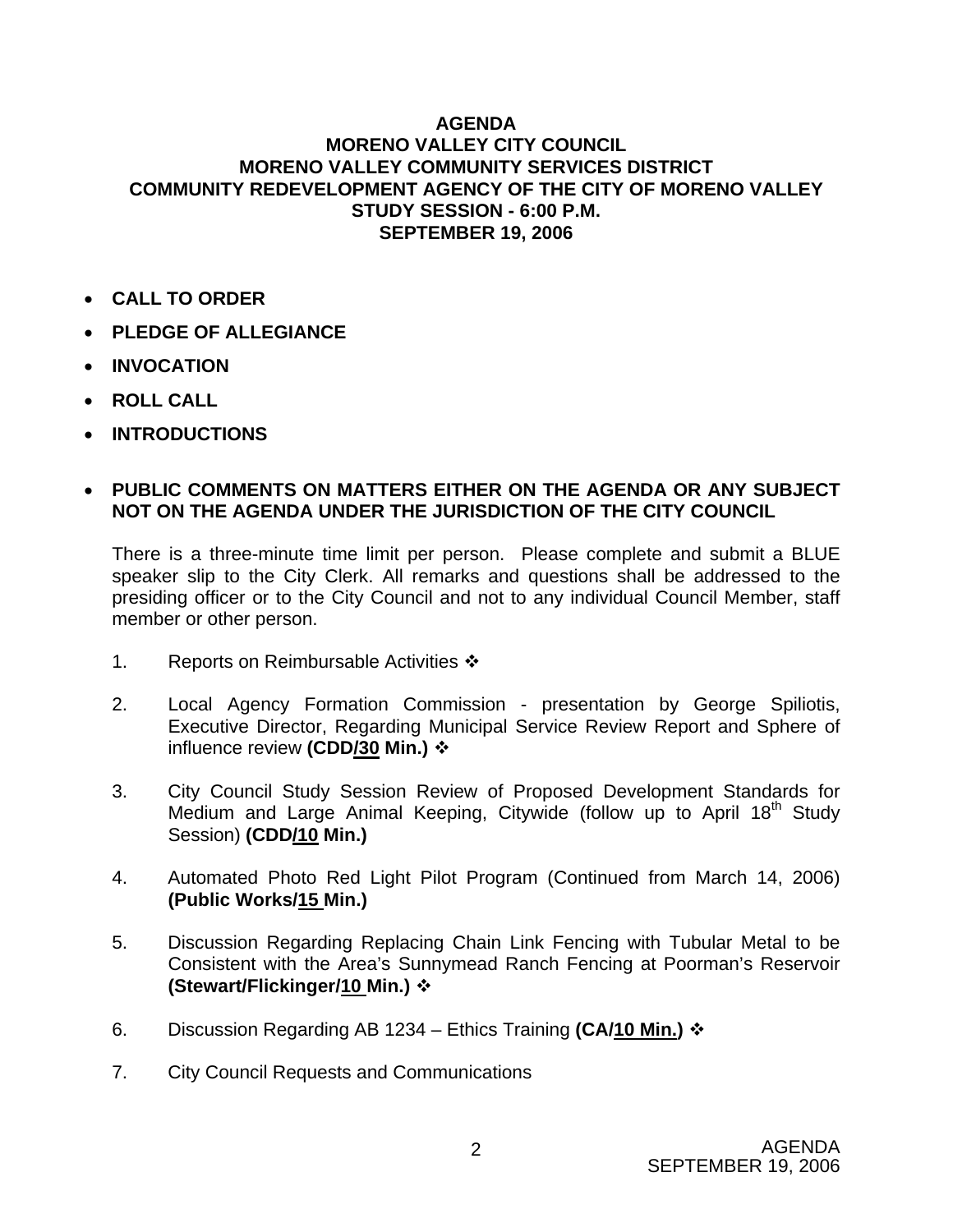(Times shown are only estimates for staff presentation. Items may be deferred by Council if time does not permit full review.)

Oral Presentation only – No written material provided